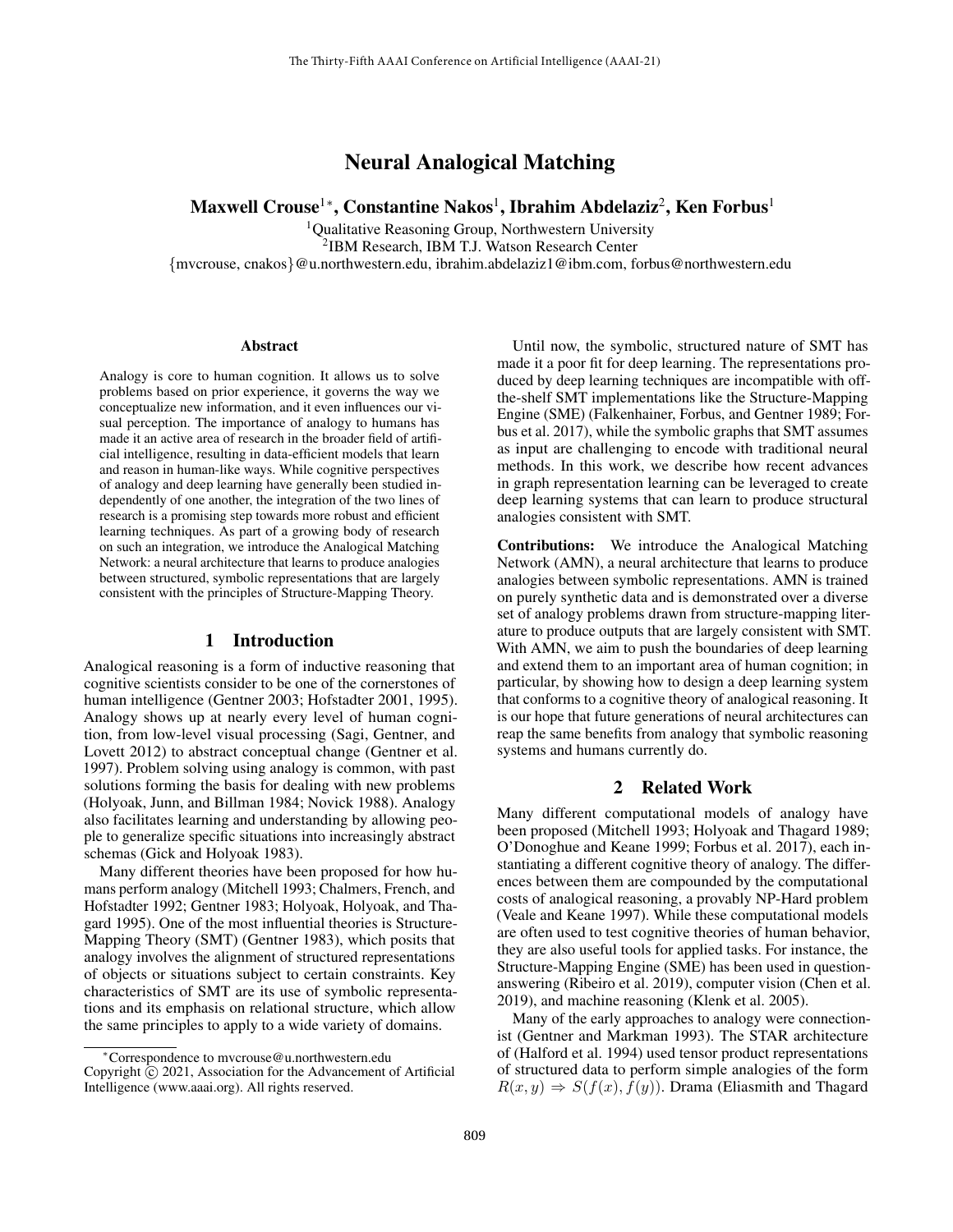

Figure 1: Relational and graph representations for models of the atom (left) and Solar System (right). Light green edges indicate the set of correspondences between the two graphs.

2001) was an implementation of the multi-constraint theory of analogy (Holyoak, Holyoak, and Thagard 1995) that used holographic representations similar to tensor products to embed structure. LISA (Hummel and Holyoak 1997, 2005) was a hybrid symbolic connectionist approach to analogy. It staged the mapping process temporally, generating mappings from elements that were activated at the same time.

Cognitive perspectives of analogy have gone relatively unexplored in deep learning research, with only a few recent works that address them (Hill et al. 2019; Zhang et al. 2019; Lu et al. 2019). Most prior deep learning works have considered analogies involving perceptual data (Mikolov, Yih, and Zweig 2013; Reed et al. 2015; Bojanowski et al. 2017; Zhou et al. 2019; Benaim et al. 2020). Such problems differ from those seen in the structure-mapping literature in that they typically do not require explicit graph matching and they involve only one relation which is unobserved.

Our approach is conceptually related to recent work on neural graph matching (Emami and Ranka 2018; Georgiev and Lió 2020; Wang, Yan, and Yang 2019). Such works generally focus on finding unconstrained maximum weight matchings and often interleave their networks with hardcoded algorithms (e.g., (Emami and Ranka 2018) applies the Hungarian algorithm to coerce its outputs into a permutation matrix). These considerations make them less applicable here, as 1) SMT is subject to unique constraints that make standard bipartite matching techniques insufficient and 2) we wish to explore the extent to which SMT is purely learnable.

## 3 Structure-Mapping Theory

In Structure-Mapping Theory (SMT) (Gentner 1983), analogy centers around the structural alignment of *relational representations* (see Figure 1). A relational representation is a set of logical expressions constructed from entities (e.g., sun), attributes (e.g., YELLOW), functions (e.g., TEMPERATURE), and relations (e.g., GREATER). Structural alignment is the process of producing a *mapping* between two relational representations (referred to as the *base* and *target*). A mapping is a triple  $\langle M, C, S \rangle$ , where M is a set of *correspondences* between the base and target, C is a set of *candidate inferences* (i.e., inferences about the target that can be made from the structure of the base), and S is a *structural evaluation score* that measures the quality of  $M$ . Correspondences are pairs of elements between the base and target (i.e., expressions or entities) that are identified as matching with one another. While entities can be matched together irrespective of their labels, there are more rigorous criteria for matching expressions. SMT asserts that matches should satisfy the following:

- 1. *One-to-One*: Each element of the base and target can be a part of *at most* one correspondence.
- 2. *Parallel Connectivity*: Two expressions can be in a correspondence with each other only if their arguments are also in correspondences with each other.
- 3. *Tiered Identicality*: Relations of expressions in a correspondence must match identically, but functions need not if their correspondence supports parallel connectivity.
- 4. *Systematicity*: Preference should be given to mappings with more deeply nested expressions.

To understand these properties, we use a classic analogy (see Figure 1) from (Gentner 1983; Falkenhainer, Forbus, and Gentner 1989), which draws an analogy between the Solar System and the Rutherford model of the atom. A set of correspondences M between the base (Solar System) and target (Rutherford atom) is a set of pairs of elements from both sets, e.g.,  $\{ \langle 11, 8 \rangle, \langle 21, 9 \rangle \}$ . The one-to-one constraint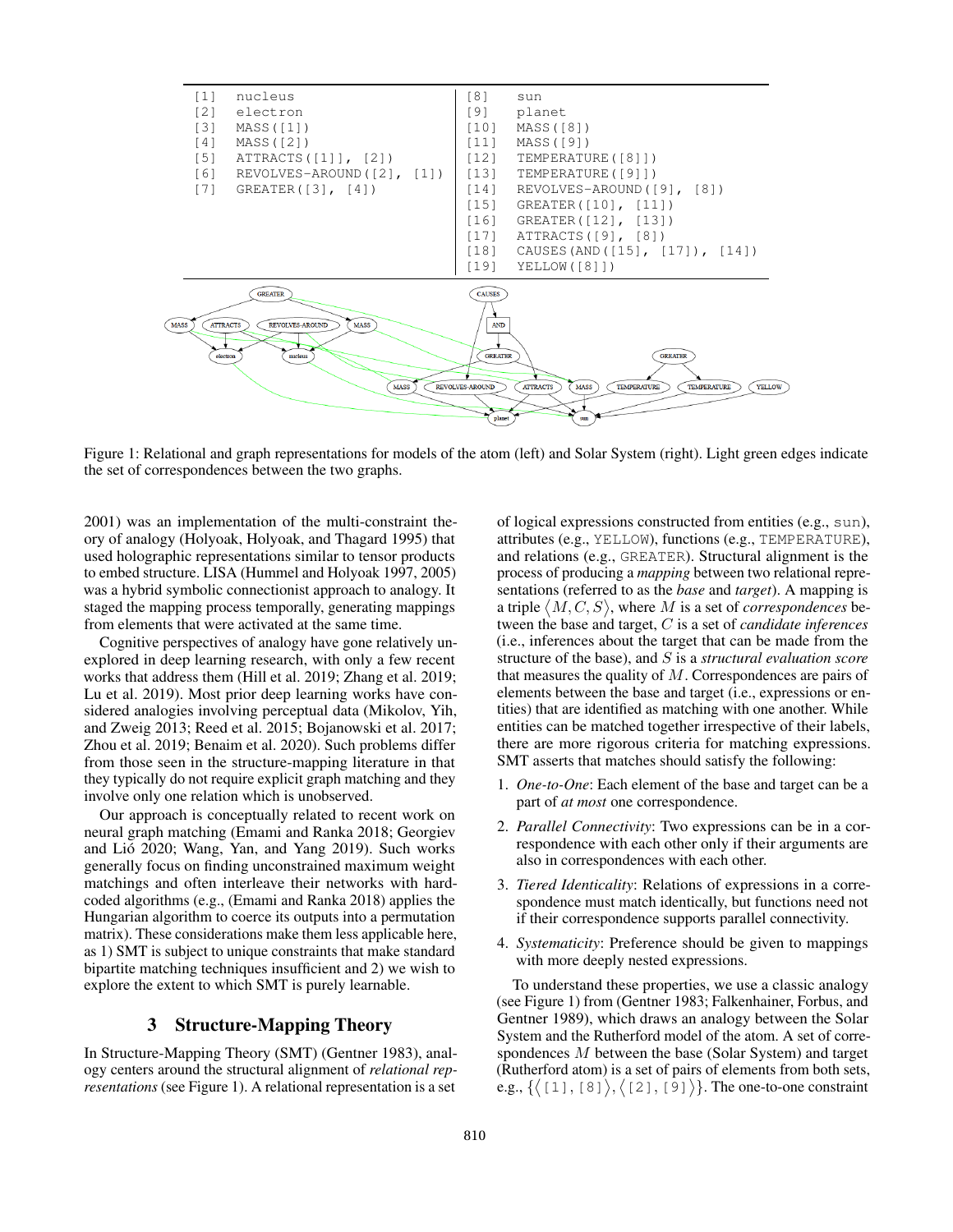

Figure 2: An overview of the model pipeline

restricts each element to be a member of at most one correspondence. Thus, if  $\langle 17 \, 1, 15 \, 1 \rangle$  was a member of M, then  $(7, 16)$  could not be added to M. Parallel connectivity enforces correspondence between arguments if the parents are in correspondence. In this example, if  $\langle 17 \, 1, 15 \, 1 \rangle$  was a member of M, then both  $\langle 131, 101 \rangle$  and  $\langle 141, 111 \rangle$ would need to be members of  $M$ . Parallel connectivity also respects argument order when dealing with ordered relations. Tiered identicality is not relevant in this example; however, if [10] used the label WEIGHT instead of MASS, tiered identicality could be used to match [3] and [10], since such a correspondence would allow for a match between their parents. The last property, systematicity, results in larger correspondence sets being preferred over smaller ones. Note that the singleton set  $\{([1], [8]\})\}$  satisfies SMT's constraints, but it is clearly not useful by itself. Systematicity captures the natural preference for larger, more interesting matches.

Candidate inferences are statements from the base that are projected into the target to fill in missing structure (Bowdle and Gentner 1997; Gentner and Markman 1998). Given a set of correspondences M, candidate inferences are created from statements in the base that are supported by expressions in  $M$  but are not part of  $M$  themselves. In Figure 1, one candidate inference would be CAUSES (AND ([7], [5]), [6]), derived from [18] by substituting its arguments with the expressions they correspond to in the target. In this work, we adopt SME's default criteria for computing candidate inferences. Valid candidate inferences are all statements that have *some* dependency that is included in the correspondences or an ancestor that is a candidate inference (e.g., an expression whose parent has arguments in the correspondences).

The concepts above carry over naturally into graphtheoretic notions. The base and target are considered semiordered directed-acyclic graphs (DAGs)  $G_B = \langle V_B, E_B \rangle$ and  $G_T = \langle V_T, E_T \rangle$ , where  $V_B$  and  $V_T$  are sets of nodes and  $E_B$  and  $E_T$  are sets of edges. Each node corresponds to some expression and has a label given by its relation, function, attribute, or entity name. Structural alignment is the process of finding a maximum weight bipartite matching

 $M \subseteq V_B \times V_T$ , where M satisfies the pairwise-disjunctive constraints imposed by parallel connectivity. Finding candidate inferences is then determining the subset of nodes from  $V_B \setminus \{b_i : \langle b_i, t_j \rangle \in M\}$  with support in M.

#### 4 Model

#### 4.1 Model Components

Given a base  $G_B = \langle V_B, E_B \rangle$  and target  $G_T = \langle V_T, E_T \rangle$ , AMN produces a set of correspondences  $M \subseteq V_B \times V_T$ and a set of candidate inferences  $I \in V_B \setminus \{b_i : \langle b_i, t_j \rangle \in$  $M$ . A key design choice of this work was to avoid using rules or architectures that force particular outputs whenever possible. AMN is *not* forced to output correspondences that satisfy the constraints of SMT; instead, conformance with SMT is reinforced through performance on training data. Our architecture uses Transformers (Vaswani et al. 2017) and pointer networks (Vinyals, Fortunato, and Jaitly 2015) and takes inspiration from the work of (Kool, Van Hoof, and Welling 2018). A high-level overview is given in Figure 2, which shows how each of the three main components (graph embedding, correspondence selection, and candidate inference selection) interact with one another.

Representing Structure: When embedding the nodes of  $G_B$  and  $G_T$ , there are representational concerns to keep in mind. First, as matching should be done on the basis of structure, the labels of entities should not be taken into account during the alignment process. Second, because SMT's constraints require AMN to be able to recognize when a node is part of multiple correspondences, AMN should maintain distinguishable representations for distinct nodes, even if those nodes have the same labels. Last, the architecture should not be vocabulary dependent, i.e., AMN should generalize to symbols it has never seen before. To achieve each of these, AMN first parses the original input into two separate graphs, a *label graph* and a *signature graph* (see Figure 3).

The label graph will be used to get an estimate of structural similarities. To generate the label graph, AMN substitutes each entity node's label with a generic entity token. This is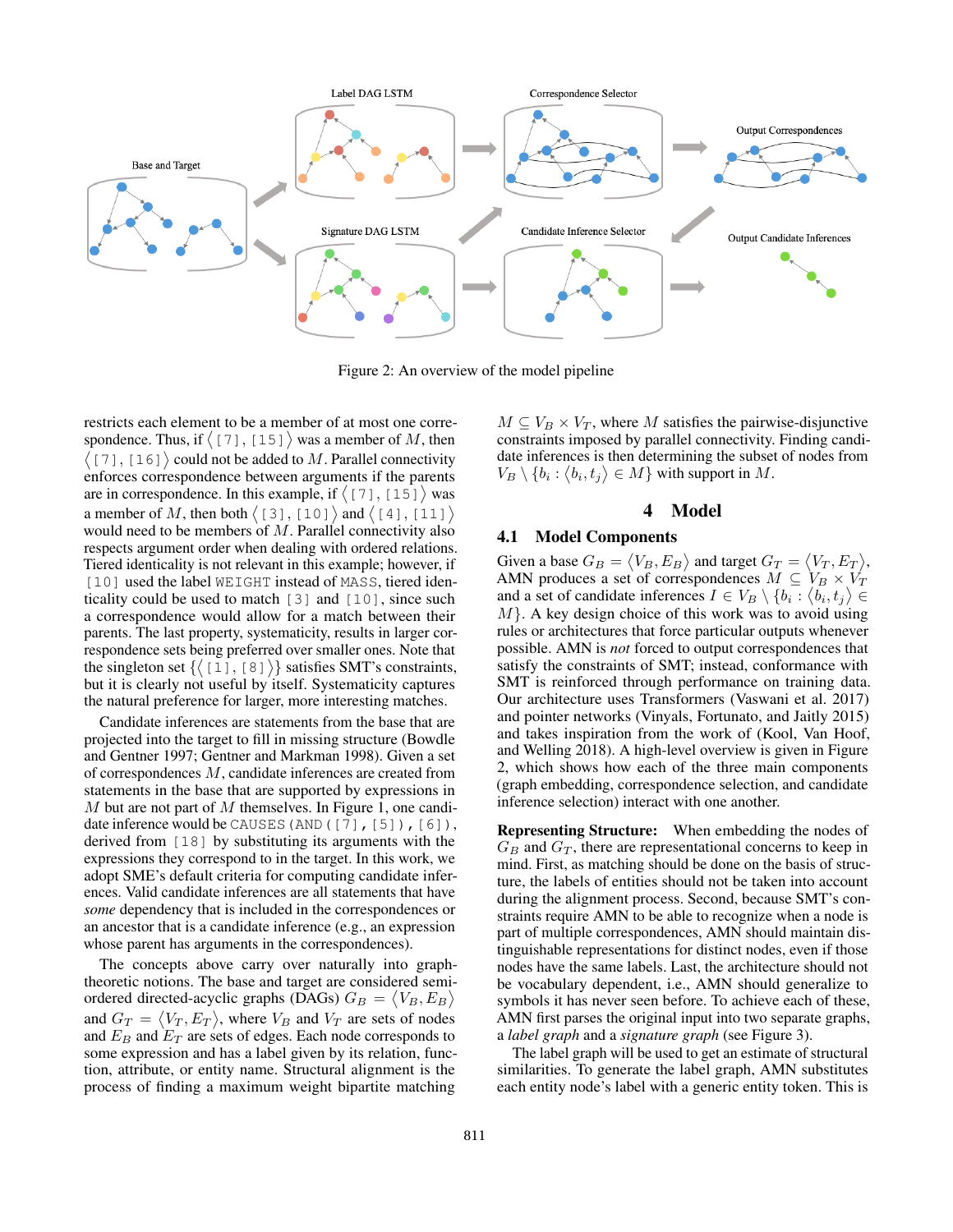

Figure 3: Original graph (left), its label graph (middle), and its signature graph (right)

intentional, as it reflects that entity labels have no inherent utility for producing matchings according to SMT. Then, each function and predicate node is assigned a randomly chosen generic label (from a fixed set of such labels) based off its arity and orderedness. Assignments are made consistently across the entire graph, e.g., *every* instance of MASS in *both* the base and target would be assigned the same generic replacement label. This substitution means the original label is not used in the matching process, which allows AMN to generalize to new symbols.

The label graph is not sufficient to produce representations that can be used for matching, as it represents a node by only label-based features which are shared amongst different nodes, an issue known as the *type-token distinction* (Kahneman, Treisman, and Gibbs 1992; Wetzel 2009). To contend with this, a signature graph is constructed that represents nodes in a way that respects object identity. To construct the signature graph, AMN replaces each distinct entity with a unique identifier (drawn from a fixed set of possible identifiers). It then assigns each function and predicate a new label based solely on its arity and orderedness, ignoring the original symbol. For instance, ATTRACTS and REVOLVES-AROUND would be assigned the same label as they are both ordered binary predicates.

As all input graphs will be DAGs, AMN uses two separate DAG LSTMs (Crouse et al. 2019) to embed the nodes of the label and signature graphs (equations detailed in Appendix 7.4). Each node embedding is computed as a function of its complete set of dependencies in the original graph. The set of label structure embeddings is written as  $L_V = \{l_v : v \in V\}$  and the set of signature embeddings is written as  $S_V = \{s_v : v \in V\}$ . Before passing these embeddings to the next step, each element of  $S_V$  is scaled to unit length, i.e. each  $s_v$  becomes  $s_v/||s_v||$ , which gives our network an efficiently checkable criterion for whether or not two nodes are likely to be equal, i.e., when the dot product of two signature embeddings is 1.

Correspondence Selector: The graph embedding procedure yields two sets of node embeddings (label structure and signature embeddings) for the base and target. We utilize the set of embedding pairs for each node of  $V_B$  and  $V_T$ , writing  $l_v$  to denote the label structure embedding of node v from  $L_V$  and  $s_v$  the signature embedding of node v from  $S_V$ . We first define the set of unprocessed correspondences  $\mathcal{C}^{(0)}$ 

$$
\hat{\mathcal{C}} = \{ \langle b, t \rangle \in V_B \times V_T : ||l_b - l_t|| \le \epsilon \}
$$
  

$$
\mathcal{C}^{(0)} = \{ \langle [l_b; l_t; s_b; s_t], s_b, s_t \rangle : \langle b, t \rangle \in \hat{\mathcal{C}} \}
$$

where  $[\cdot; \cdot]$  denotes vector concatenation,  $\epsilon$  is the tiered identicality threshold that governs how much the subgraphs rooted

at two nodes may differ and still be considered for correspondence (in this work, we set  $\epsilon = 1e-5$ ). The first element of each correspondence in  $\mathcal{C}^{(0)}$ , i.e.,  $h_c = [l_b; l_t; s_b; s_t]$ , is then passed through an N-layered Transformer encoder (equations detailed in Appendix 7.4) to produce a set of encoded correspondences

$$
\mathcal{E} = \{ \langle h_c^{(N)}, s_b, s_t \rangle \in \mathcal{C}^{(N)} \}
$$

The Transformer decoder selects a subset of correspondences that constitutes the best analogical match (see Figure 4). The attention-based transformations are only performed on the initial element of each tuple, i.e.,  $h_d$  in  $\langle h_d, s_b, s_t \rangle$ . We let  $\mathcal{D}_t$  be the processed set of all selected correspondences at timestep  $t$  (after the  $N$  attention layers) and  $\mathcal{O}_t$  be the set of all remaining correspondences (with  $\mathcal{D}_0 = \{\text{START-TOK}\}\$  and  $\mathcal{O}_0 = \mathcal{E} \cup \{\text{END-TOK}\}\)$ . The decoder generates compatibility scores  $\alpha_{od}$  between each pair of elements, i.e.,  $\langle o, d \rangle \in \mathcal{O}_t \times \mathcal{D}_t$ . These are combined with the signature embedding similarities to produce a final compatibility  $\pi_{od}$ 

$$
\pi_{od} = \text{FFN}\left(\left[\tanh\left(\alpha_{od}\right); s_{b_o}^\top s_{b_d}; s_{t_o}^\top s_{t_d}\right]\right)
$$

where FFN is a two layer feed-forward network with ELU activations (Clevert, Unterthiner, and Hochreiter 2016). Recall that the signature components, i.e.  $s_b$  and  $s_t$ , were scaled to unit length. Thus, we would expect closeness in the original graph to be reflected by dot-product similarity and identicality to be indicated by a maximum value dot-product, i.e.  $s_{b_o}^{\top} s_{b_d} = 1$  or  $s_{t_o}^{\top} s_{t_d} = 1$ . Once each pair has been scored, AMN selects an element of  $\mathcal{O}_t$  to be added to  $\mathcal{D}_{t+1}$ . For each  $o \in \mathcal{O}_t$ , we compute its value to be

$$
v_o = \text{FFN}\big(\big[\max_d \pi_{od}; \min_d \pi_{od}; \sum_d \frac{\pi_{od}}{|\mathcal{D}_t|}\big]\big)
$$

where FFN is a two layer feed-forward network with ELU activations. A softmax is applied to these scores and the highest valued element is added to  $\mathcal{D}_{t+1}$ . The use of maximum, minimum, and average is intended to let the network capture both individual and aggregate evidence. Individual evidence is given by a pairwise interaction between two correspondences (e.g., two correspondences that together violate the one-toone constraint). Conversely, aggregate evidence is given by the interaction of a correspondence with everything selected thus far (e.g., a correspondence needed for several parallel connectivity constraints). When END-TOK is selected, the set of correspondences M returned is the set of node pairs from  $V_B$  and  $V_T$  associated with elements in  $D$ .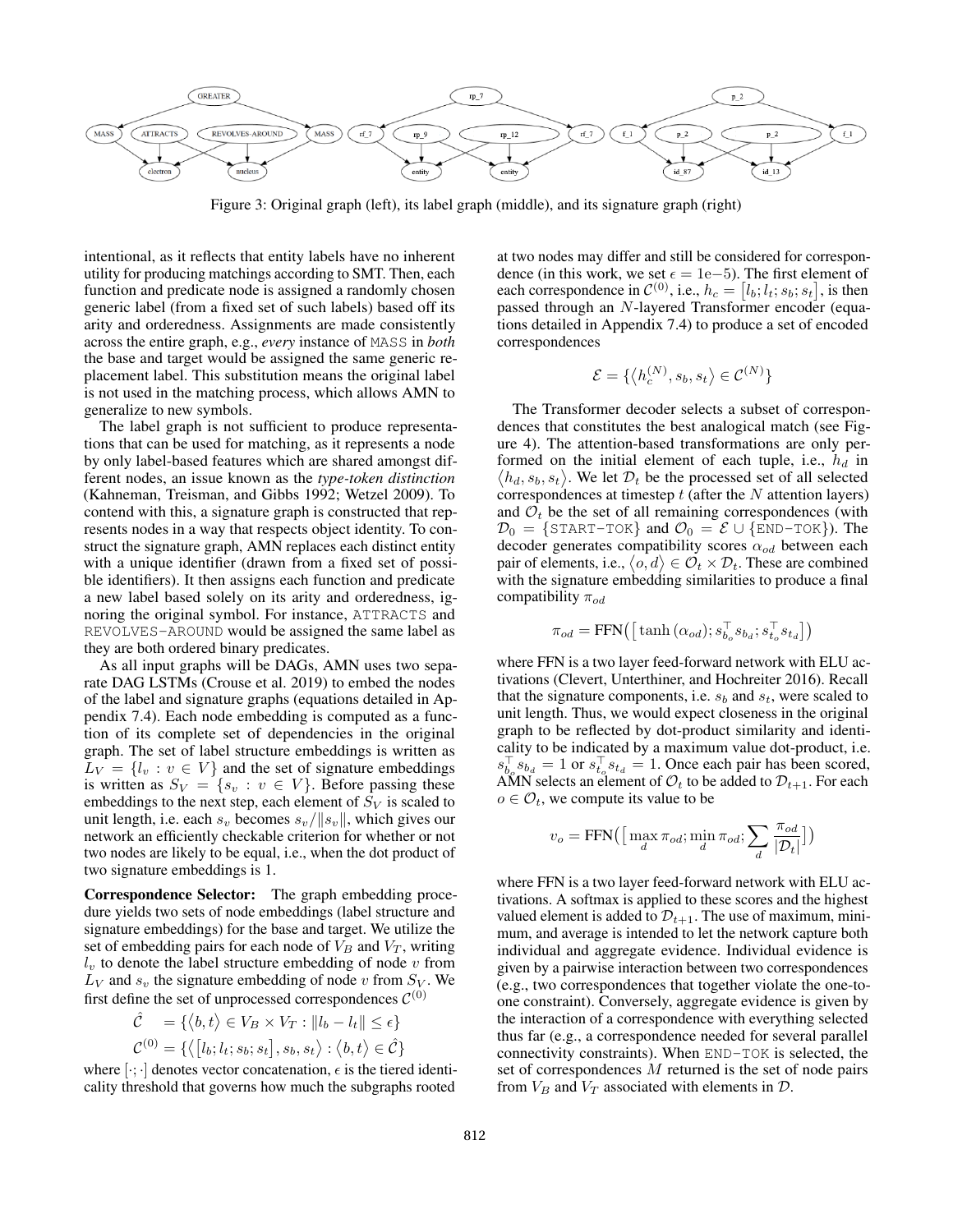

Figure 4: The correspondence selection process, where  $\Rightarrow$  and  $\Leftarrow$  are the start and stop tokens and  $\mathcal{E}, \mathcal{D}_t$ , and  $\mathcal{O}_t$  are the sets of encoded, selected, and remaining correspondences

Candidate Inference Selector: The output of the correspondence selector is a set of correspondences M. The candidate inferences associated with  $M$  are drawn from the nodes of the base graph  $V_B$  that were *not* used in M. Let  $V_{in}$  and  $V_{out}$  be the subsets of  $V_B$  that were / were not used in M, respectively. We first extract all signature embeddings for both sets, i.e.,  $S_{in} = \{s_b : b \in V_{in}\}\$ and  $S_{out} = \{s_b : b \in V_{out}\}\$ . In this module there are no Transformer components, with AMN operating directly on  $S_{in}$  and  $S_{out}$ .

AMN will select elements from  $\mathcal{S}_{out}$  to return. Like before, we let  $\mathcal{D}_t$  be the set of all selected elements from  $\mathcal{S}_{out}$  and  $\mathcal{O}_t$  be the set of all remaining elements from  $\mathcal{S}_{out}$  at timestep t. AMN computes compatibility scores between pairs of output options with candidate inference and previously selected nodes, i.e.  $\alpha_{od}$  for each  $\langle o, d \rangle \in \mathcal{O}_t \times (\overline{\mathcal{D}_t \cup \mathcal{S}_{in}})$ . The compatibility scores are given by a simple single-headed attention computation (see Appendix 7.4). Unlike the correspondence encoder-decoder, there are no other values to combine these scores with, so they are used directly to compute a value  $v<sub>o</sub>$ for each element of  $\mathcal{O}_t$ . AMN computes this value as

$$
\begin{aligned} \alpha'_{od} &= \tanh{(\alpha_{od})} \\ v_o &= \text{FFN}\big(\big[\max_d{\alpha'_{od}}; \min_d{\alpha'_{od}}; \sum_d{\frac{\alpha'_{od}}{|\mathcal{D}_t|}}\big]\big) \end{aligned}
$$

A softmax is used and the highest valued element is added to  $\mathcal{D}_{t+1}$ . Once the end token is selected, decoding stops and the set of nodes associated with elements in  $D$  is returned.

Loss Function: As both the correspondence and candidate inference components use a softmax, the loss function is categorical cross entropy. Teacher forcing is used to guide the decoder to select the correct choices during training. With  $\mathcal{L}_{corr}$  the loss for correspondence selection and  $\mathcal{L}_{ci}$  the loss for candidate inference selection, the final loss is given as  $\mathcal{L} = \mathcal{L}_{corr} + \lambda \mathcal{L}_{ci}$  (with  $\lambda$  a hyperparameter), which is minimized with Adam (Kingma and Ba 2014).

## 4.2 Model Scoring

Structural Match Scoring: In order to avoid counting erroneous correspondence predictions towards the score of the

output correspondences M, we first identify all correspondences that are either degenerate or violate the constraints of SMT. Degenerate correspondences are correspondences between constants that have no higher-order structural support in M (i.e., if either has no parent that participates in a correspondence in M). To determine if a correspondence  $\langle b, t \rangle$  violates SMT, we check whether the subgraphs of the base and target rooted at  $b$  and  $t$  satisfy the one-to-one matching, parallel connectivity, and tiered identicality constraints (see Section 3). The check can be computed in time linear with the size of the corresponding subgraphs. Let the valid subset of M be  $M_{val}$ . A correspondence m is considered a *root correspondence* if there does not exist another correspondence  $m'$  such that  $m' \in M_{val}$  and a node in  $m'$  is an ancestor of a node in m. We define  $M_{root} \subseteq M_{val}$  to be the set of all such root correspondences. For a correspondence  $m = \langle b, t \rangle$  in  $M_{val}$ , its score  $s(m)$  is given as the size of the subgraph rooted at  $b$  in the base. The structural match score for  $M$  is then sum of scores for all correspondences in  $M_{root}$ , i.e.,  $s(M) = \sum_{m \in M_{root}} s(m)$ . This repeatedly counts nodes that appear in the dependencies of multiple correspondences, which leads to higher scores for more interconnected matchings (in keeping with the systematicity preference of SMT).

Structural Evaluation Maximization: Dynamically assigning labels to each example allows AMN to handle neverbefore-seen symbols, but its inherent randomness can lead to significant variability in terms of outputs. AMN combats this by running each test problem  $r$  times and returning the mapping  $M = \arg \max_{M_i} \sum_j J(M_i, M_j)$ , where  $J(M_i, M_j)$  is the Jaccard index (intersection over union) between the correspondence sets produced by the  $i$ -th and  $j$ -th runs. Intuitively, this is the run that shared the most correspondences with other runs and had the fewest unshared extra correspondences.

## 5 Experiments

#### 5.1 Data Generation and Training

AMN was trained on 100,000 synthetic analogy examples, with the hyperparameters used for AMN provided in Appendix 7.1 (in the supplementary material). A single example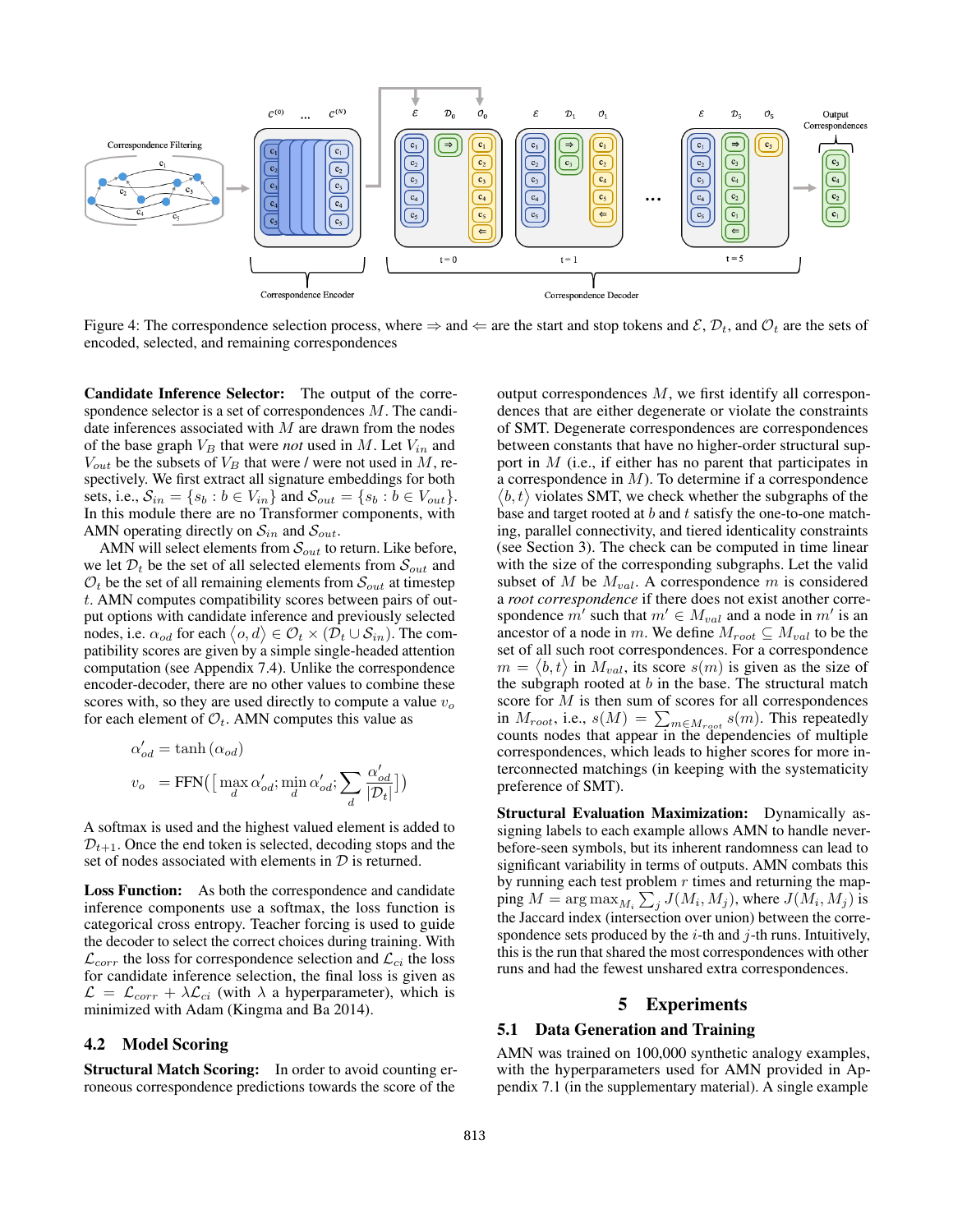

Figure 5: AMN output for an example from the Synthetic domain

consisted of base and target graphs, a set of correspondences, and a set of nodes from the base to be candidate inferences. Construction of synthetic examples begins with generating DAGs. Each DAG consists of a set of  $k \in [2, 7]$  layers (with the particular  $k$  for a graph chosen at random). Each node is assigned an arity a, with the maximum arity being  $a = 3$ . Nodes at layer  $i$  can be connected to  $a$  nodes from lower layers (i.e., layer j with  $j < i$ ) selected at random. Nodes with arity  $a = 0$  are considered entities and nodes with non-zero arities (i.e.,  $a > 0$ ) are randomly assigned as predicates or functions and randomly designated as ordered or unordered.

To generate a training example, we first generate a set of random DAGs C, which will later become the correspondences. Next, we construct the base  $B$  by generating graphs *above* C. As each DAG is constructed in layers, this simply means that  $C$  is considered the lowest layers of  $B$ . Likewise, for the target  $T$  we build another set of graphs above  $C$ . The nodes of  $C$  are thus shared with both  $B$  and  $T$ . Each node of  $C$  is duplicated, producing one node for  $B$  and one node for T, and the resulting pair of nodes becomes a correspondence. Any element in  $B$  that was an ancestor of a node from  $C$ or a descendent of such an ancestor was considered a candidate inference. In Appendix 7.2 we provide a figure showing each component of a training example. During training, each generated example was turned into a batch of 8 inputs by repeatedly running the encoding procedure (which dynamically assigns node labels) over the original base and target.

#### 5.2 Experimental Domains

Though training was done with synthetic data, we evaluated the effectiveness of AMN on both synthetic data and data used in previous analogy experiments. The corpus of previous analogy examples was taken from the public release of  $SME<sup>1</sup>$ . Importantly, AMN was *not* trained on the corpus of existing analogy examples (AMN never learned from a real-world analogy example). In fact, there was *no* overlap between the symbols (i.e., entities, functions, and predicates) used in that corpus and the symbols used for the synthetic data. We briefly describe each of the domains AMN was evaluated on below (detailed descriptions can be found in (Forbus et al. 2017)).

- 1. *Synthetic*: this domain consisted of 1000 examples generated with the same parameters as the training data (useful as a sanity check for AMN's performance).
- 2. *Visual Oddity*: this problem setting was initially proposed to explore cultural differences to geometric reasoning in

(Dehaene et al. 2006). The work of (Lovett and Forbus 2011) modeled the findings of the original experiment computationally with qualitative visual representations and analogy. We extracted 3405 analogical comparisons from the computational experiment.

- 3. *Moral Decision Making*: this domain was taken from (Dehghani et al. 2008a), which introduced a computational model of moral decision making that used SME to reason through moral dilemmas. From the works of (Dehghani et al. 2008a,b), we extracted 420 analogical comparisons.
- 4. *Geometric Analogies*: this domain is from one of the first computational analogy experiments (Evans 1964). Each problem was an incomplete analogy of the form  $A : B ::$  $C:$ ?, where each of A, B, and C were manually encoded geometric figures and the goal was to select the figure that best completed the analogy from an encoded set of possible answers. While in the original work all figures had to be manually encoded, in (Lovett et al. 2009; Lovett and Forbus 2012) it was shown that the analogy problems could be solved with structure-mapping over automatic encodings (produced by the CogSketch system (Forbus et al. 2011)). From that work we extracted 866 analogies.

#### 5.3 Results and Discussion

Table 1a shows the results for AMN across different values of  $r$ , where  $r$  denotes the re-run hyperparameter detailed in Section 4.2. When evaluating on the synthetic data, the comparison set of correspondences was given by the data generator; whereas when evaluating on the three other analogy domains, the comparison set of correspondences was given by the output of SME. It is important to note that we are using SME as our stand-in for SMT (as it is the most widely accepted computational model of SMT). Thus, we do *not* want significantly different results from SME in the correspondence selection experiments (e.g., substantially higher or lower structural evaluation scores). Matching SME's performance (i.e., not producing higher or lower values) gives evidence that we are modeling SMT.

In the Struct. Perf. column, the numbers reflect the average across examples of the structural evaluation score of AMN divided by that of the comparison correspondence sets. For the other columns of Table 1a, the numbers represent average fractions of examples or correspondences (e.g., 0.684 should be interpreted as 68.4%). Candidate inference prediction performance was measured relative to the set of correspondences AMN generated, i.e., all candidate inferences were computed from the *predicted* correspondences, and treated as the true

<sup>1</sup> http://www.qrg.northwestern.edu/software/sme4/index.html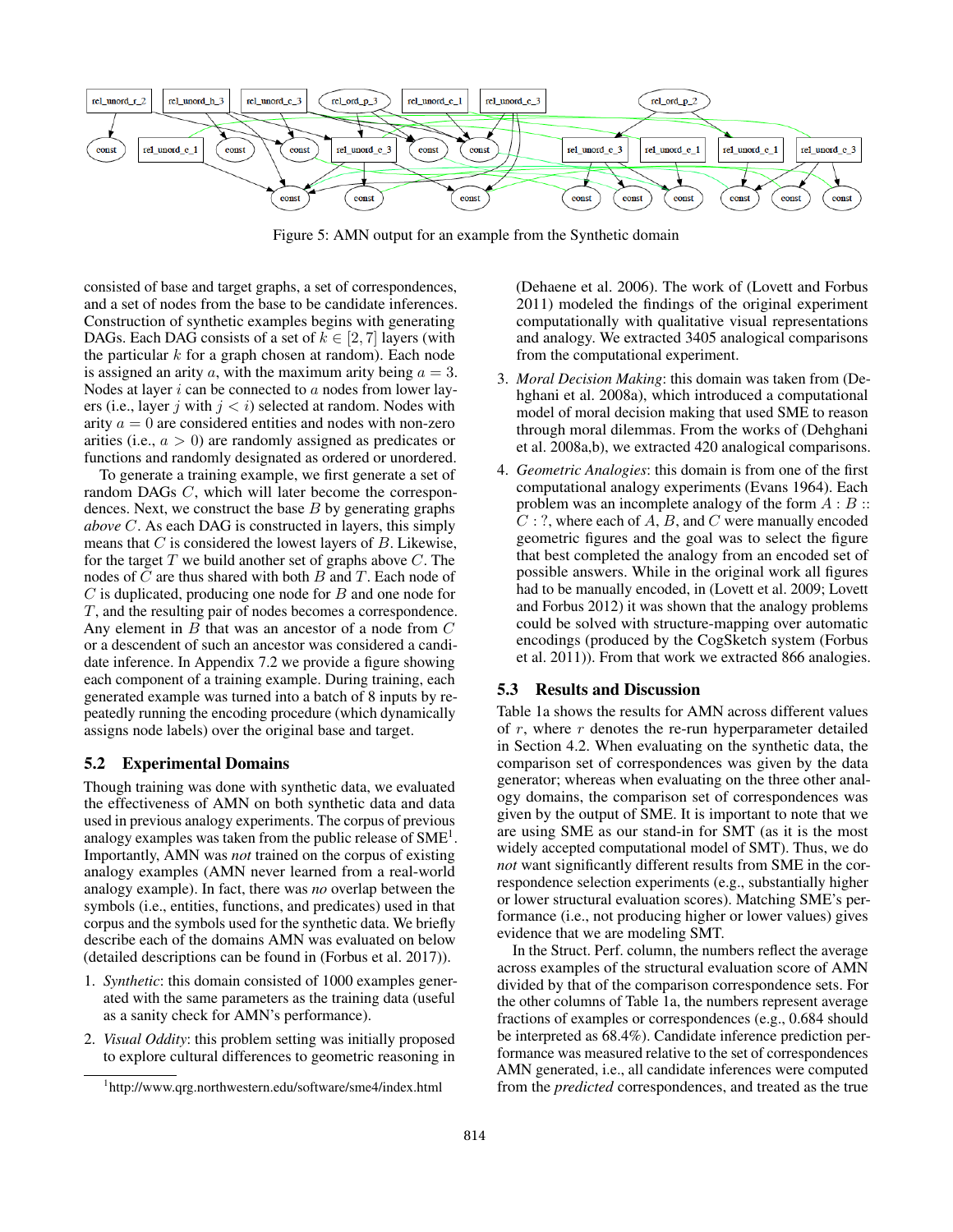| Domain    | $\boldsymbol{r}$ | Struct. Perf. | Larger | Equiv. | Err. Free | 1-to-1 Err. | PC Err. | Degen. Err. |
|-----------|------------------|---------------|--------|--------|-----------|-------------|---------|-------------|
| Synthetic |                  | 0.713         | 0.000  | 0.313  | 0.346     | 0.007       | 0.102   | 0.020       |
| Synthetic | 16               | 0.952         | 0.001  | 0.683  | 0.695     | 0.005       | 0.020   | 0.011       |
| Oddity    |                  | 0.774         | 0.061  | 0.404  | 0.484     | 0.153       | 0.225   | 0.000       |
| Oddity    | 16               | 0.955         | 0.074  | 0.485  | 0.564     | 0.131       | 0.139   | 0.000       |
| Moral DM  |                  | 0.610         | 0.014  | 0.021  | 0.093     | 0.002       | 0.170   | 0.030       |
| Moral DM  | 16               | 0.958         | 0.081  | 0.164  | 0.329     | 0.000       | 0.041   | 0.016       |
| Geometric |                  | 0.871         | 0.064  | 0.533  | 0.649     | 0.039       | 0.116   | 0.000       |
| Geometric | 16               | 1.040         | 0.069  | 0.714  | 0.788     | 0.029       | 0.043   | 0.000       |

(a) AMN correspondence prediction results for performance ratio (left), solution type rate (middle, ↑ better), and error rate (right, ↓ better)

| Domain             | $\boldsymbol{r}$ | Avg. CI F1     | Avg. CI Prec. Avg. CI Rec. Avg. CI Acc. |                |                | Avg. CI Spec.  |
|--------------------|------------------|----------------|-----------------------------------------|----------------|----------------|----------------|
| Synthetic          | 16               | 0.900          | 0.867                                   | 0.967          | 0.861          | 0.735          |
| Oddity<br>Moral DM | 16<br>16         | 0.992<br>0.899 | 0.995<br>0.834                          | 0.994<br>0.985 | 0.991<br>0.832 | 0.911<br>0.439 |
| Geometric          | 16               | 0.958          | 0.955                                   | 0.990          | 0.951          | 0.917          |

(b) AMN candidate inference prediction results

Table 1: AMN experimental results

positives. In many problems from the non-synthetic domains, every non-correspondence node was a candidate inference (which can lead to inflated precision and recall values). Thus, we also report the specificity (i.e., true negative rate) of AMN for *only* problems with non-candidate inference nodes.

In addition to our main results, we also provide qualitative examples of AMN's outputs on analogy problems and ablation studies for various aspects of AMN's design. Both the matching shown in Figure 5 as well as the solar system analogy shown in Figure 1 were produced by AMN. Further examples of AMN's outputs can be found in Appendix 7.5. Ablation experiments regarding the impact of both the signature graph and unit normalization of signature embeddings (each detailed in Section 4.1) are given in Appendix 7.3.

Analysis: The left side of Table 1a shows the average ratio of AMN's performance (labeled Struct. Perf.), as measured by structural evaluation score, against the comparison method's performance (i.e., data generator correspondences or SME). As can be seen, AMN produced matches with structural evaluation scores at 95-104% the level of SME on the non-synthetic domains, which indicates that it was finding similar structural matches. This is ideal as it shows that AMN matches SME's systematicity preference, and thus likely conforms fairly well to SMT in terms of systematicity.

The middle of Table 1a gives us the best sense of how well AMN modeled SMT. We observe AMN's performance in terms of the proportion of *larger*, *equivalent*, and *error-free* matches it produces (labeled Larger, Equiv., and Err. Free, respectively). Error-free matches do not contain degenerate correspondences or SMT constraint violations, whereas equivalent and larger matches are both error-free and have the same / larger structural evaluation score as compared to gold set of correspondences. The Equiv. column provides the best indication that AMN could model SMT. It shows that  $\gtrsim 50\%$  of AMN's outputs were SMT-satisfying, error-free

analogical matches with the *exact same* structural score as SME (the lead computational model of SMT) in two of the non-synthetic analogy domains.

The right side of Table 1a shows the frequency of the different types of errors, including violations of the one-to-one / parallel connectivity constraints, and degenerate correspondences (labeled 1-to-1 Err., PC Err., and Degen. Err.). It shows that AMN had fairly low error rates across domains (except for Visual Oddity). Importantly, degenerate correspondences were very infrequent, which is significant because it verifies that AMN leveraged higher-order relational structure.

Table 1b shows that AMN was fairly effective in predicting candidate inferences. The high accuracy (labeled Avg. CI Acc.) scores for both the Visual Oddity and Geometric Analogies domains indicate that AMN was able to capture the notion of structural support when determining candidate inferences. The non-zero specificity (labeled Avg. CI Spec.) results show that, while it more often classified nodes as candidate inferences, it was capable of distinguishing noncandidate inference nodes as well.

## 6 Conclusions

In this paper, we introduced the Analogical Matching Network, a neural approach that learned to produce analogies consistent with Structure-Mapping Theory. AMN was trained on completely synthetic data and was capable of performing well on a varied set of analogies drawn from previous work involving analogical reasoning. AMN demonstrated renaming invariance, structural sensitivity, and the ability to find solutions in a combinatorial search space, all of which are key properties of symbolic reasoners and are known to be important to human reasoning.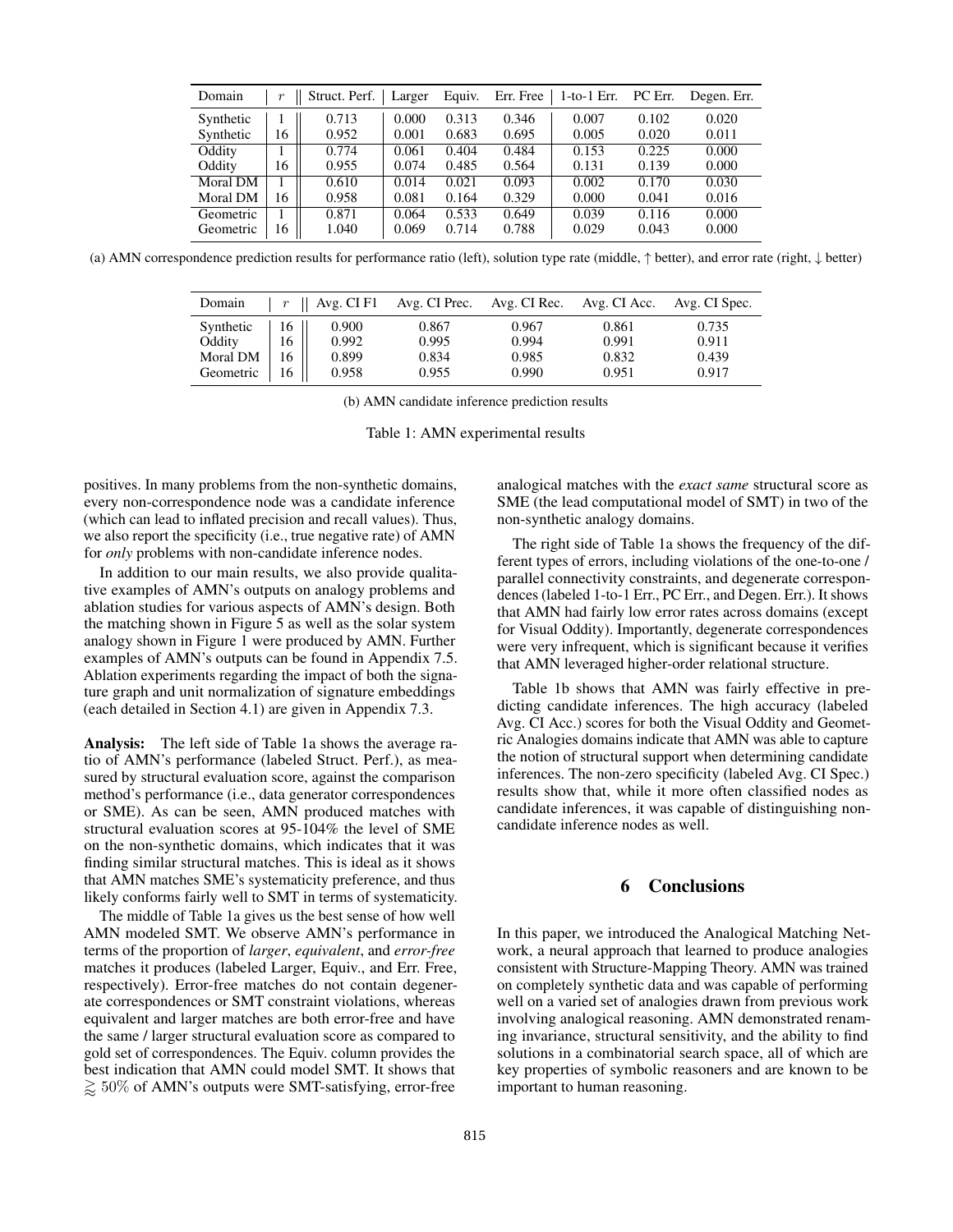# References

Benaim, S.; Mokady, R.; Bermano, A.; and Wolf, L. 2020. Structural Analogy from a Single Image Pair. In *Computer Graphics Forum*. Wiley Online Library.

Bojanowski, P.; Grave, E.; Joulin, A.; and Mikolov, T. 2017. Enriching word vectors with subword information. volume 5, 135–146. MIT Press.

Bowdle, B. F.; and Gentner, D. 1997. Informativity and asymmetry in comparisons. volume 34, 244–286. Elsevier.

Chalmers, D. J.; French, R. M.; and Hofstadter, D. R. 1992. High-level perception, representation, and analogy: A critique of artificial intelligence methodology. volume 4, 185– 211. Taylor & Francis.

Chen, K.; Rabkina, I.; McLure, M. D.; and Forbus, K. D. 2019. Human-Like Sketch Object Recognition via Analogical Learning. In *Proceedings of the AAAI Conference on Artificial Intelligence*, volume 33, 1336–1343.

Clevert, D.-A.; Unterthiner, T.; and Hochreiter, S. 2016. Fast and accurate deep network learning by exponential linear units (elus). In *International Conference on Learning Representations*.

Crouse, M.; Abdelaziz, I.; Cornelio, C.; Thost, V.; Wu, L.; Forbus, K.; and Fokoue, A. 2019. Improving Graph Neural Network Representations of Logical Formulae with Subgraph Pooling. In *arXiv preprint arXiv:1911.06904*.

Dehaene, S.; Izard, V.; Pica, P.; and Spelke, E. 2006. Core knowledge of geometry in an Amazonian indigene group. volume 311, 381–384. American Association for the Advancement of Science.

Dehghani, M.; Tomai, E.; Forbus, K.; Iliev, R.; and Klenk, M. 2008a. MoralDM: A Computational Modal of Moral Decision-Making. In *Proceedings of the Annual Meeting of the Cognitive Science Society*.

Dehghani, M.; Tomai, E.; Forbus, K. D.; and Klenk, M. 2008b. An Integrated Reasoning Approach to Moral Decision-Making. In *AAAI*, 1280–1286.

Eliasmith, C.; and Thagard, P. 2001. Integrating structure and meaning: A distributed model of analogical mapping. volume 25, 245–286. Wiley Online Library.

Emami, P.; and Ranka, S. 2018. Learning permutations with sinkhorn policy gradient. In *arXiv preprint arXiv:1805.07010*.

Evans, T. G. 1964. A program for the solution of a class of geometric-analogy intelligence-test questions. Technical report, AIR FORCE CAMBRIDGE RESEARCH LABS LG HANSCOM FIELD MASS.

Falkenhainer, B.; Forbus, K. D.; and Gentner, D. 1989. The structure-mapping engine: Algorithm and examples. volume 41, 1–63.

Forbus, K.; Usher, J.; Lovett, A.; Lockwood, K.; and Wetzel, J. 2011. CogSketch: Sketch understanding for cognitive science research and for education. volume 3, 648–666. Wiley Online Library.

Forbus, K. D.; Ferguson, R. W.; Lovett, A.; and Gentner, D. 2017. Extending SME to handle large-scale cognitive modeling. volume 41, 1152–1201. Wiley Online Library.

Gentner, D. 1983. Structure-mapping: A theoretical framework for analogy. volume 7, 155–170. Elsevier.

Gentner, D. 2003. Why we're so smart. In *Language in mind: Advances in the study of language and thought*, volume 195235.

Gentner, D.; Brem, S.; Ferguson, R. W.; Markman, A. B.; Levidow, B. B.; Wolff, P.; and Forbus, K. D. 1997. Analogical reasoning and conceptual change: A case study of Johannes Kepler. volume 6, 3–40. Taylor & Francis.

Gentner, D.; and Markman, A. B. 1993. Analogy–Watershed or Waterloo? Structural alignment and the development of connectionist models of analogy. In *Advances in Neural Information Processing Systems*, 855–862.

Gentner, D.; and Markman, A. B. 1998. Analogy-based reasoning. In *The handbook of brain theory and neural networks*, 91–93. MIT Press.

Georgiev, D.; and Lió, P. 2020. Neural Bipartite Matching. In *arXiv preprint arXiv:2005.11304*.

Gick, M. L.; and Holyoak, K. J. 1983. Schema induction and analogical transfer. Elsevier.

Halford, G. S.; Wilson, W. H.; Guo, J.; Gayler, R. W.; Wiles, J.; and Stewart, J. 1994. Connectionist implications for processing capacity limitations in analogies. In *Advances in Connectionist and Neural Computation Theory*.

Hill, F.; Santoro, A.; Barrett, D. G.; Morcos, A. S.; and Lillicrap, T. 2019. Learning to make analogies by contrasting abstract relational structure. In *International Conference on Learning Representations*.

Hofstadter, D. 1995. *Fluid concepts and creative analogies: Computer models of the fundamental mechanisms of thought.* Basic books.

Hofstadter, D. R. 2001. Analogy as the core of cognition. 499– 538. Keith J. Holyoak, and Boicho N. Kokinov. Cambridge MA: The MIT Press.

Holyoak, K. J.; Holyoak, K. J.; and Thagard, P. 1995. *Mental leaps: Analogy in creative thought*. MIT press.

Holyoak, K. J.; Junn, E. N.; and Billman, D. O. 1984. Development of analogical problem-solving skill. 2042–2055. JSTOR.

Holyoak, K. J.; and Thagard, P. 1989. Analogical mapping by constraint satisfaction. volume 13, 295–355. Wiley Online Library.

Hummel, J. E.; and Holyoak, K. J. 1997. Distributed representations of structure: A theory of analogical access and mapping. volume 104, 427. American Psychological Association.

Hummel, J. E.; and Holyoak, K. J. 2005. Relational reasoning in a neurally plausible cognitive architecture: An overview of the LISA project. volume 14, 153–157. SAGE Publications Sage CA: Los Angeles, CA.